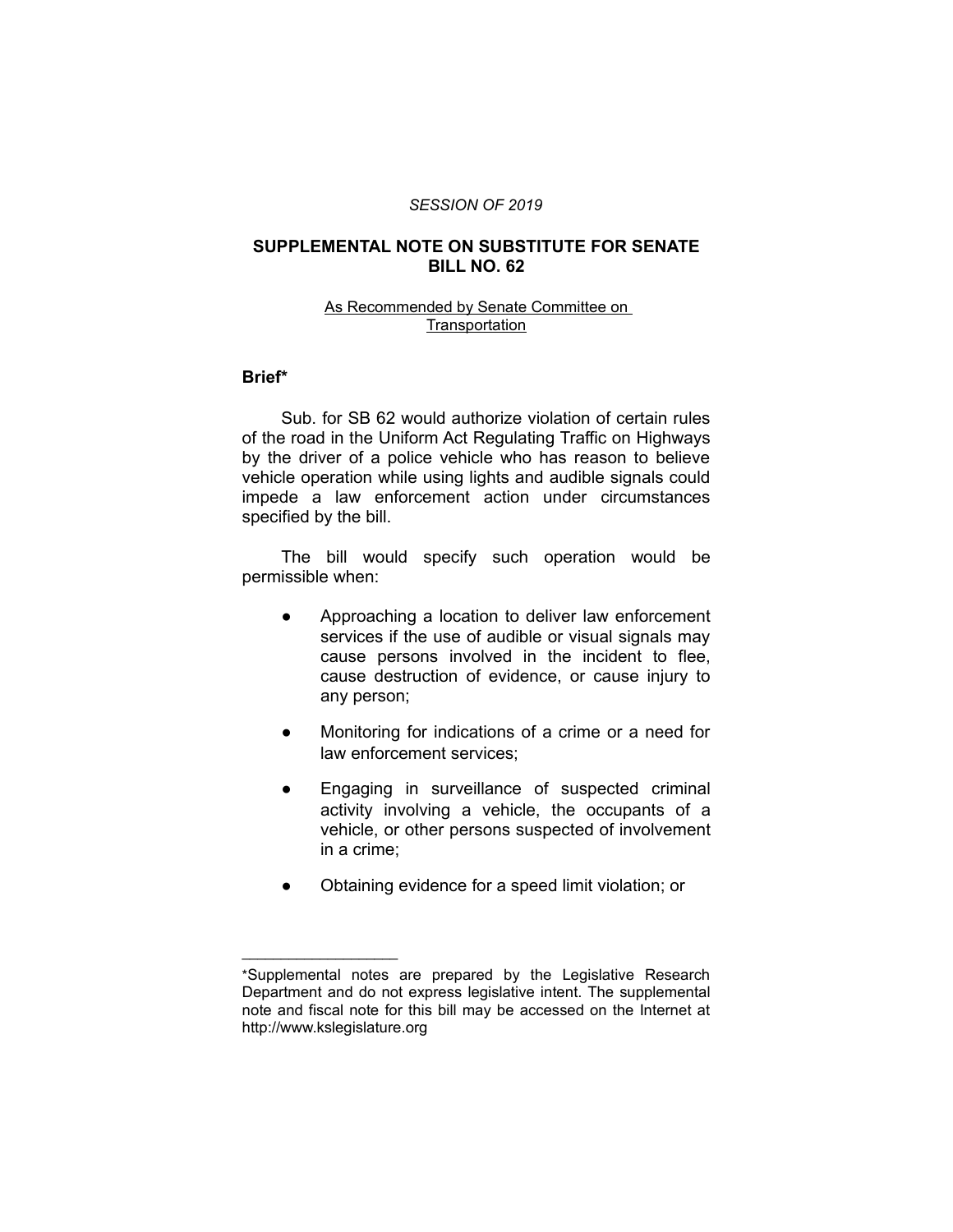Approaching a vehicle actually or suspected of violating the law when the vehicle is not attempting to evade a law enforcement officer.

When such operation can be done with a reasonable degree of safety, the bill would authorize the following actions that otherwise would constitute violation of certain rules of the road:

- Proceeding past a red or traffic control signal, but only after first coming to a stop;
- Exceeding maximum speed limits by not more than 15 miles per hour, except when obtaining evidence for someone exceeding the speed limit or when approaching a vehicle when the vehicle is not attempting to evade a law enforcement officer, so long as the driver of the police vehicle does not endanger life or property;
- Changing direction of movement or turning in specified directions, so long as such driver does not endanger life or property; or
- Proceeding through toll booths without stopping to pay tolls, but only after slowing down as necessary for safe operation.

The bill would authorize the driver of a police vehicle to park or stand, irrespective of other rules of the road, while performing law enforcement duties.

The bill would state the provisions shall not relieve the driver of an authorized emergency vehicle from the consequences of reckless disregard for the safety of others.

The bill would authorize any law enforcement agency to limit or prohibit application of any or all of these provisions by written policy.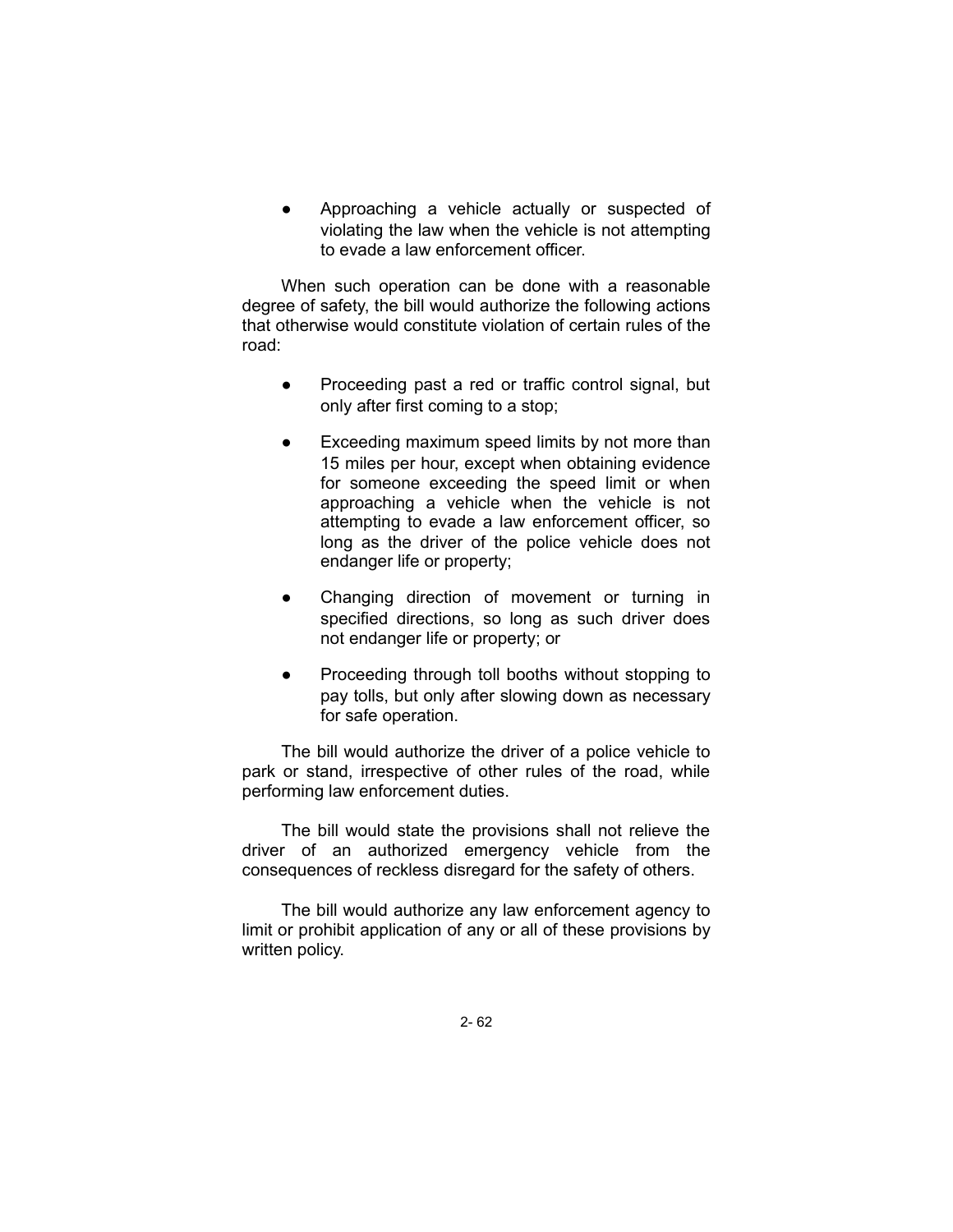# **Background**

The bill was introduced by the Senate Committee on Transportation at the request of a representative of the Kansas Association of Chiefs of Police, the Kansas Sheriffs' Association, and the Kansas Peace Officers Association.

At the Senate Committee hearing, a representative of the above-named organizations provided proponent testimony. He described similar exemptions in Kansas law from some rules of the road when lights and sirens are activated, stated many states have exemptions like those proposed, and stated experts describe the proposed actions as acceptable police practices. Written-only proponent testimony was provided by a representative of the Kansas Highway Patrol.

Opponent testimony was provided by a representative of the Kansas Trial Lawyers Association (KTLA), who raised concerns about officer discretion and the potential for an increased number of crashes. Written-only opponent testimony was provided by a private attorney for himself and on behalf of the KTLA.

No neutral testimony was provided.

KSA 8-1506 provides similar but more extensive exceptions for drivers of authorized emergency vehicles under circumstances for which lights and audible signals are required.

The Senate Committee amended the bill to clarify and amend the circumstances under which such operation would be authorized, clarify and amend the exceptions to traffic laws that would be authorized, authorize the driver of a police vehicle to park or stand while performing law enforcement services rather than only during activities authorized by the bill as introduced, and authorize any law enforcement agency to limit or prohibit application of any or all provisions by